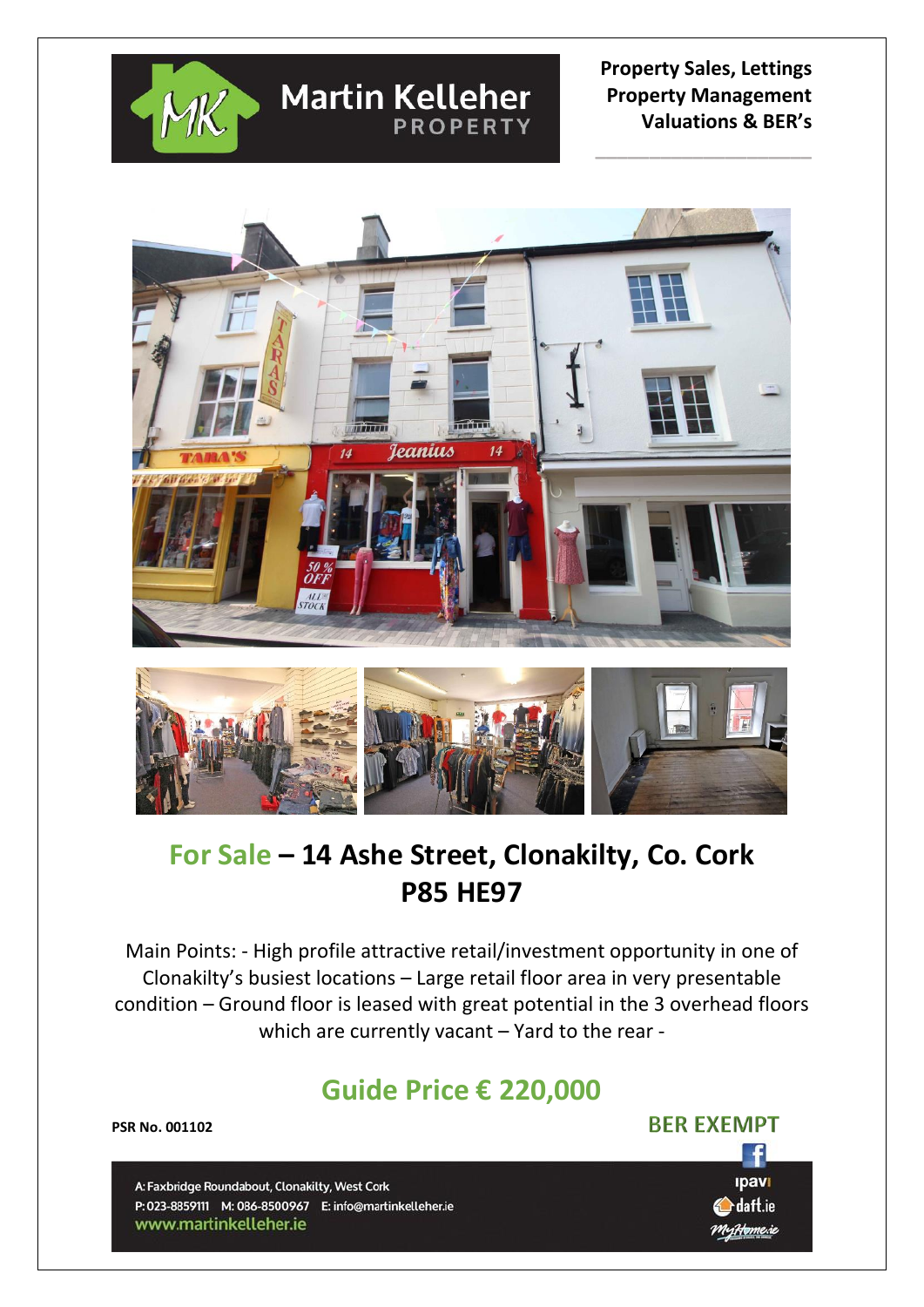

 **\_\_\_\_\_\_\_\_\_\_\_\_\_\_\_\_\_\_\_\_**

This high profile building, located in one of Clonakilty's busiest locations, represents an attractive mixed use investment opportunity. The ground floor is currently leased to an established clothing retailer since 2015. The ground floor extends to c. c.1150 SqFt with bright cheerful retail area incorporating fitting rooms, store rooms, kitchen and a toilet. There is an enclosed rear yard with c. 120 Sqft shed. The overhead 2 floors are vacant and with some investment would be refurbished back into a 2 or 3 bedroom residential dwelling. Clonakilty is a busy vibrant town serving a large coastal community. The town has seen a surge in activity largely due to the recent refurbishment of the streetscape, winning the Best town in Europe award and of course its proximity to the number 1 TripAdvisor voted Beach in Ireland, Inchydoney.

**PROPFRTY** 

### **Accommodation c. 180 m² / 1930 ft²**

### **Retail Unit/Store rooms**

Bright, cheerful retail area incorporating fitting rooms, store rooms, kitchen & toilet.

**Martin Kelleher** 



### **Stairs to first floor landing**

**Bathroom 2.6 m x 1.9 m** WC, bath, wash hand basin.

**Bedroom One 3.1m x 3.4 m** Potential double bedroom. Timber floor. Window out to rear and flat roof.

### **Sitting Room 4.9 m x 4.5 m**

Large room with great light from 2 south facing windows.

### **Stairs to second floor landing.** Large store room off this.

**Bedroom Two 4 m x 2.5 m** Double bedroom with timber floor.

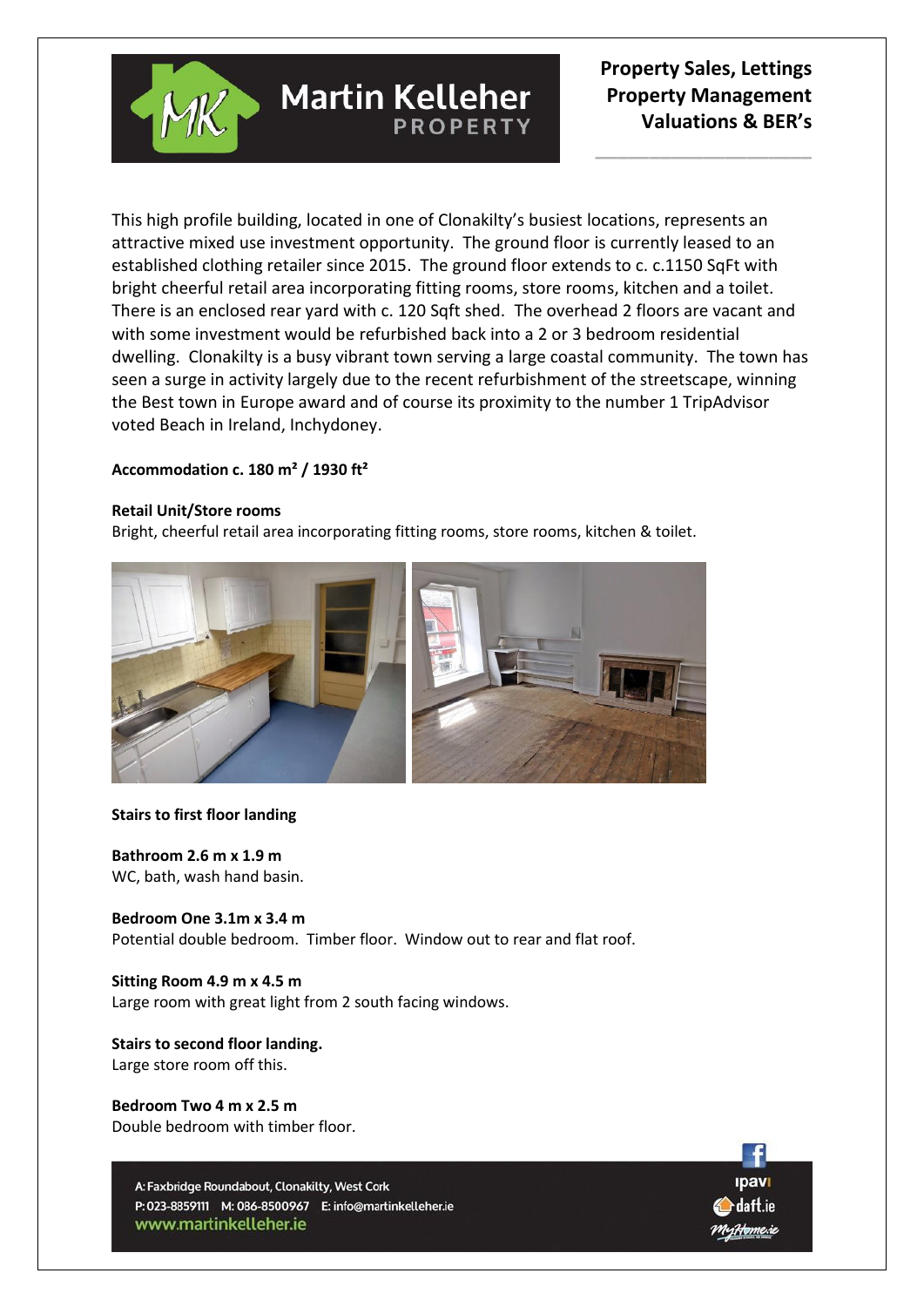

# **Martin Kelleher**

## **Property Sales, Lettings Property Management Valuations & BER's**

 **\_\_\_\_\_\_\_\_\_\_\_\_\_\_\_\_\_\_\_\_**



**Bedroom Three 2 m x 4.9 m** Double bedroom with timber floor.

### **Rear Yard & Shed**

Large rear enclosed yard c. 125 Sqft with single storey shed c. 120 Sqft.



### **Services**

All main services are connected. Heating by means of electric heaters on ground floor.

### **Directions**

Type Eircode P85 HE97 into smart phone for exact driving directions.